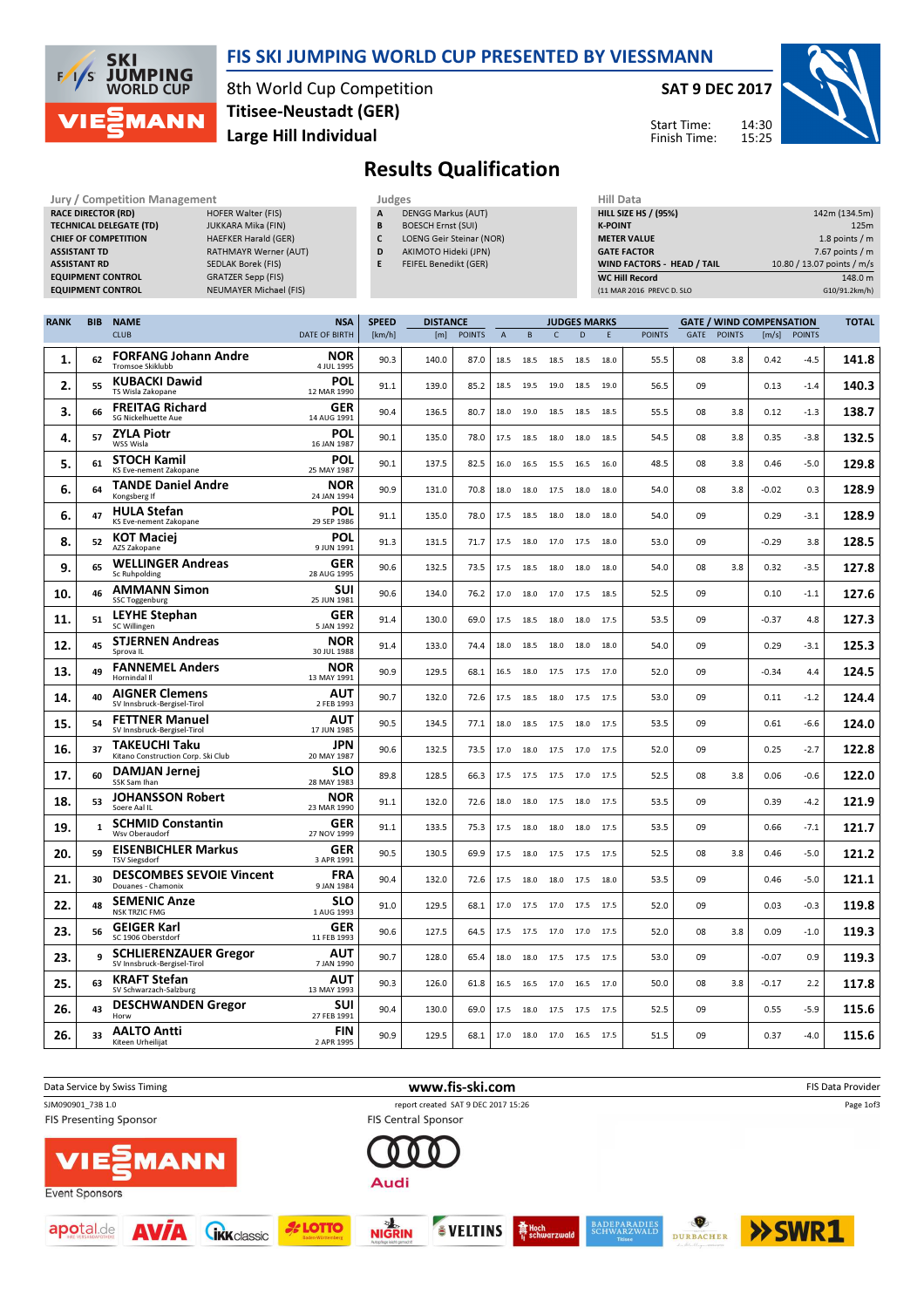



8th World Cup Competition Large Hill Individual Titisee-Neustadt (GER)

SAT 9 DEC 2017

Start Time: Finish Time:



## Results Qualification

| <b>RANK</b>          | BIB            | <b>NAME</b>                                              | <b>NSA</b>                | <b>SPEED</b> | <b>DISTANCE</b> |               |                | <b>JUDGES MARKS</b> |              |                              |        | <b>GATE / WIND COMPENSATION</b> |             |               |         | <b>TOTAL</b>  |       |
|----------------------|----------------|----------------------------------------------------------|---------------------------|--------------|-----------------|---------------|----------------|---------------------|--------------|------------------------------|--------|---------------------------------|-------------|---------------|---------|---------------|-------|
|                      |                | <b>CLUB</b>                                              | DATE OF BIRTH             | [km/h]       | [m]             | <b>POINTS</b> | $\overline{A}$ | B                   | $\mathsf{C}$ | D                            | E      | <b>POINTS</b>                   | <b>GATE</b> | <b>POINTS</b> | [m/s]   | <b>POINTS</b> |       |
| 28.                  | 35             | <b>KORNILOV Denis</b><br>Sdushor CSP N. Novgorod Dinamo  | <b>RUS</b><br>17 AUG 1986 | 90.7         | 130.0           | 69.0          | 17.0           | 18.0                |              | 17.0 17.0 16.5               |        | 51.0                            | 09          |               | 0.47    | -5.1          | 114.9 |
| 29.                  | 39             | <b>GRANERUD Halvor Egner</b><br>Asker Skiklubb           | <b>NOR</b><br>29 MAY 1996 | 90.6         | 129.5           | 68.1          | 17.5           | 18.0                | 17.0         | 17.0 17.0                    |        | 51.5                            | 09          |               | 0.46    | -5.0          | 114.6 |
| 30.                  | 42             | <b>PREVC Peter</b><br>SK Triglav Kranj                   | SLO<br>20 SEP 1992        | 90.8         | 130.5           | 69.9          | 17.5           | 18.5                | 17.5 17.5    |                              | 17.5   | 52.5                            | 09          |               | 0.76    | $-8.2$        | 114.2 |
| 31.                  | 29             | STURSA Vojtech<br>Dukla Liberec                          | <b>CZE</b><br>3 AUG 1995  | 90.1         | 129.0           | 67.2          | 17.5           | 17.5                |              | 17.5 17.0 17.0               |        | 52.0                            | 09          |               | 0.55    | -5.9          | 113.3 |
| 32.                  | 16             | KASAI Noriaki<br>Tsuchiva Home Ski Team                  | JPN<br>6 JUN 1972         | 89.9         | 126.5           | 62.7          | 17.0           | 17.5                |              | 17.0 17.0 17.5               |        | 51.5                            | 09          |               | 0.09    | $-1.0$        | 113.2 |
| 33.                  | 36             | <b>POPPINGER Manuel</b><br>SV Innsbruck-Bergisel-Tirol   | AUT<br>19 MAY 1989        | 91.0         | 126.5           | 62.7          | 17.0           | 18.0                | 17.0         | 17.0 17.0                    |        | 51.0                            | 09          |               | 0.20    | $-2.2$        | 111.5 |
| 34.                  | 11             | <b>ALAMOMMO Andreas</b><br>Ounasvaaran Hiihtoseura       | FIN<br>23 DEC 1998        | 90.7         | 124.5           | 59.1          | 17.0           | 17.5                | 17.0         | 17.0 16.5                    |        | 51.0                            | 09          |               | -0.08   | $1.0$         | 111.1 |
| 35.                  | $\overline{2}$ | SAKUYAMA Kento<br>Kitano Construction Corp. Ski Team     | JPN<br>3 JUL 1990         | 90.4         | 127.5           | 64.5          | 16.5           | 17.5                | 17.0         | 17.5                         | 16.5   | 51.0                            | 09          |               | 0.45    | -4.9          | 110.6 |
| 36.                  | 26             | <b>INSAM Alex</b><br><b>GS FIAMME ORO</b>                | <b>ITA</b><br>19 DEC 1997 | 90.8         | 127.0           | 63.6          | 16.5           | 17.5                |              | 16.5 17.0 16.5               |        | 50.0                            | 09          |               | 0.38    | -4.1          | 109.5 |
| 37.                  | 6              | <b>BRESADOLA Davide</b><br><b>CS ESERCITO</b>            | <b>ITA</b><br>10 SEP 1988 | 90.7         | 123.5           | 57.3          | 17.0           | 17.0                |              | 17.0 17.5 17.0               |        | 51.0                            | 09          |               | 0.06    | $-0.6$        | 107.7 |
| 38.                  | 38             | <b>BARTOL Tilen</b><br>SSK Sam Ihan                      | <b>SLO</b><br>17 APR 1997 | 90.1         | 126.5           | 62.7          | 17.0           | 18.0                | 17.0         | 17.0                         | - 16.5 | 51.0                            | 09          |               | 0.57    | $-6.2$        | 107.5 |
| 39.                  | 23             | <b>AHONEN Janne</b><br>Lahden Hiihtoseura                | FIN<br>11 MAY 1977        | 91.0         | 125.0           | 60.0          | 17.0           | 17.5                | 17.0         | 17.0                         | 17.0   | 51.0                            | 09          |               | 0.33    | -3.6          | 107.4 |
| 40.                  | 14             | <b>AIGRO Artti</b><br>Pohjakotkas                        | <b>EST</b><br>29 AUG 1999 | 90.0         | 125.0           | 60.0          | 16.5           | 16.5                | 16.5         | 16.5                         | 16.0   | 49.5                            | 09          |               | 0.50    | -5.4          | 104.1 |
| 41.                  |                | <b>BOYD-CLOWES Mackenzie</b><br>Altius Nordic Ski Club   | CAN<br>13 JUL 1991        | 90.7         | 118.5           | 48.3          | 17.5           | 17.5                |              | 16.5 16.5 17.0               |        | 51.0                            | 09          |               | $-0.33$ | 4.3           | 103.6 |
| 42.                  | 58             | KOBAYASHI Junshiro<br>Megmilk Snow Brand Ski Team        | JPN<br>11 JUN 1991        | 89.5         | 116.0           | 43.8          | 16.5           | 17.0                | 16.0         | 17.0 16.5                    |        | 50.0                            | 08          | 3.8           | -0.37   | 4.8           | 102.4 |
| 42.                  | 44             | <b>HUBER Daniel</b><br>SC Seekirchen-Salzburg            | AUT<br>2 JAN 1993         | 90.1         | 123.5           | 57.3          | 17.0           | 17.5                | 17.0         | 17.0                         | 17.5   | 51.5                            | 09          |               | 0.59    | -6.4          | 102.4 |
| 44.                  | 22             | <b>KOUDELKA Roman</b><br><b>LSK Lomnice nad Popelkou</b> | <b>CZE</b><br>9 JUL 1989  | 90.5         | 124.0           | 58.2          | 16.5           | 17.5                | 17.5         | 16.5                         | 17.0   | 51.0                            | 09          |               | 0.66    | $-7.1$        | 102.1 |
| 45.                  | 13             | <b>COLLOREDO Sebastian</b><br><b>GS FIAMMEGIALLE</b>     | ITA<br>9 SEP 1987         | 90.0         | 121.0           | 52.8          | 17.0           | 17.0                | 16.0         | 17.0                         | 16.5   | 50.5                            | 09          |               | 0.35    | $-3.8$        | 99.5  |
| 46.                  | $\overline{7}$ | <b>NOUSIAINEN Eetu</b><br>Puijo Ski club                 | FIN<br>29 APR 1997        | 90.9         | 115.0           | 42.0          | 16.5           | 17.0                | 16.0         | 16.5 16.0                    |        | 49.0                            | 09          |               | -0.64   | 8.4           | 99.4  |
| 47.                  | 31             | KOBAYASHI Ryoyu<br>Tsuchiya Home Ski Team                | JPN<br>8 NOV 1996         | 90.2         | 118.0           | 47.4          | 16.5           | 17.5                | 16.5         | 17.0                         | 17.0   | 50.5                            | 09          |               | $-0.09$ | 1.2           | 99.1  |
| 48.                  | 20             | <b>HLAVA Lukas</b><br>Dukla Liberec                      | <b>CZE</b><br>10 SEP 1984 | 90.4         | 117.5           | 46.5          | 16.5           | 17.0                |              | 16.5 16.5 17.0               |        | 50.0                            | 09          |               | -0.17   | 2.2           | 98.7  |
| 49.                  | 32             | WOLNY Jakub<br><b>LKS Klimczok Bystra</b>                | POL<br>15 MAY 1995        | 90.1         | 118.5           | 48.3          | 17.0           | 17.5                | 16.5         | 17.0                         | 16.5   | 50.5                            | 09          |               | 0.07    | $-0.8$        | 98.0  |
| 50.                  | 50             | <b>PASCHKE Pius</b><br>WSV Kiefersfelden                 | <b>GER</b><br>20 MAY 1990 | 90.2         | 114.5           | 41.1          |                |                     |              | 16.5 17.0 16.0 17.0 16.5     |        | 50.0                            | 09          |               | $-0.36$ | 4.7           | 95.8  |
| <b>Not Qualified</b> |                |                                                          |                           |              |                 |               |                |                     |              |                              |        |                                 |             |               |         |               |       |
| 51.                  | 28             | <b>VASSILIEV Dimitry</b><br>Ufa Dinamo                   | <b>RUS</b><br>26 DEC 1979 | 90.6         | 121.0           | 52.8          | 15.5           |                     |              | 17.0 16.0 16.5 16.0          |        | 48.5                            | 09          |               | 0.73    | $-7.9$        | 93.4  |
| 52.                  | 27             | <b>VANCURA Tomas</b><br>TJ Dukla Liberec                 | <b>CZE</b><br>10 SEP 1996 | 90.3         | 118.5           | 48.3          |                |                     |              | 17.0 17.0 16.5 16.0 16.5     |        | 50.0                            | 09          |               | 0.52    | $-5.6$        | 92.7  |
| 53.                  | 34             | <b>RHOADS William</b><br>Park City Ski and Snowboard     | <b>USA</b><br>8 JUN 1995  | 90.4         | 117.0           | 45.6          |                |                     |              | 16.5 17.0 16.5 16.5 16.5     |        | 49.5                            | 09          |               | 0.28    | $-3.0$        | 92.1  |
| 54.                  | 10             | <b>NOMME Martti</b><br>Andsumae Skiclub                  | <b>EST</b><br>7 AUG 1993  | 90.4         | 114.0           | 40.2          |                |                     |              | 16.5 16.5 15.5 16.5 15.5     |        | 48.5                            | 09          |               | $-0.25$ | 3.3           | 92.0  |
| 55.                  | 12             | <b>BICKNER Kevin</b><br>Norge Ski Club                   | <b>USA</b><br>23 SEP 1996 | 90.6         | 115.5           | 42.9          |                |                     |              | 16.5 16.5 15.5 16.5 16.0     |        | 49.0                            | 09          |               | 0.25    | $-2.7$        | 89.2  |
| 56.                  | 41             | <b>ZAJC Timi</b><br>SSK Ljubno BTC                       | <b>SLO</b><br>26 APR 2000 | 90.1         | 112.5           | 37.5          |                |                     |              | 16.0 17.0 15.5 16.5 16.5     |        | 49.0                            | 09          |               | $-0.11$ | 1.4           | 87.9  |
| 57.                  | 5.             | <b>SCHULER Andreas</b><br>Einsiedeln                     | <b>SUI</b><br>30 DEC 1995 | 90.3         | 116.0           | 43.8          |                |                     |              | 16.5 16.5 15.5 16.5 16.0     |        | 49.0                            | 09          |               | 0.69    | $-7.5$        | 85.3  |
| 58.                  | 25             | <b>PEIER Killian</b><br>Vallee du Joux                   | <b>SUI</b><br>28 MAR 1995 | 90.2         | 109.0           | 31.2          |                |                     |              | 16.0  16.5  16.0  16.5  16.0 |        | 48.5                            | 09          |               | $-0.40$ | 5.2           | 84.9  |
|                      |                |                                                          |                           |              |                 |               |                |                     |              |                              |        |                                 |             |               |         |               |       |



SVELTINS **THe Hoch** 

**NIGRIN** 

**A**LOTTO

**CIKK** classic



 $\bullet$ 

BADEPARADIES<br>SCHWARZWALD